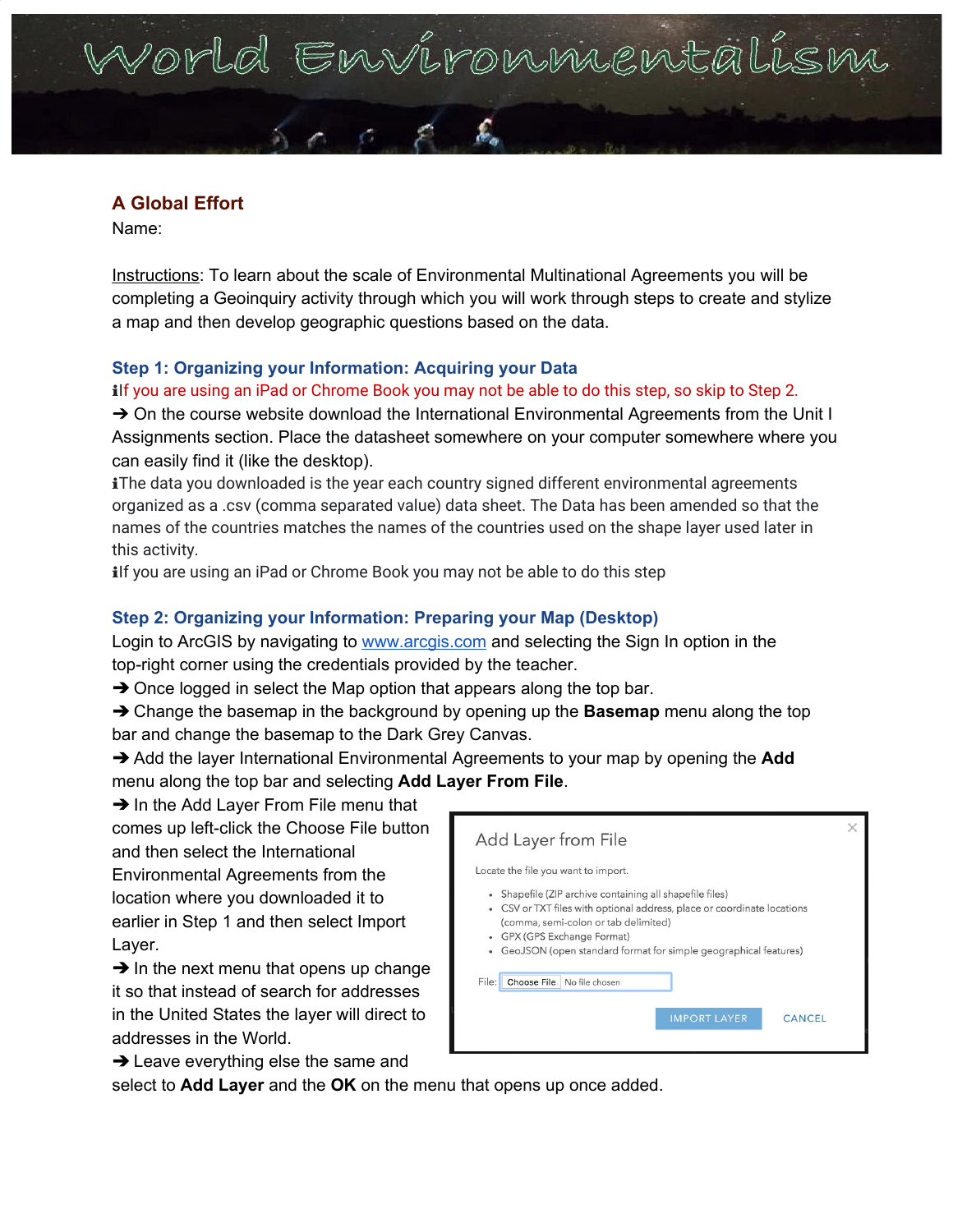## Vorld Environnentali

### **Step 2: Organizing your Information: Preparing your Map (Chrome Book or iPad)** Login to ArcGIS by navigating to [www.arcgis.com](http://www.arcgis.com/) and selecting the Sign In option in the

top-right corner using the credentials provided by the teacher.

 $\rightarrow$  Once logged in select the Map option that appears along the top bar.

➔ Change the basemap in the background by opening up the **Basemap** menu along the top bar and change the basemap to the Dark Grey Canvas.

➔ Add the layer International Environmental Agreements to your map by opening the **Add** menu along the top bar and selecting **Search for Layer**.

➔ Change the search directory to search in **ArcGIS Online** instead of My Contents.

→ Type in "International Environmental Agreements (Hosted Layer)" into the search bar and hit enter. You might have to scroll down a little to find it but be sure to use the layer hosted by kyle.tredinnick14.

### **Step 3: Adding Your Target Layer**

➔ In the **Add** menu along the top bar select that you would like to **Search for Layers**.

➔ Change the search directory to search in **ArcGIS Online** instead of My Contents.

→ Search for "World Countries (Generalized)" and select the first layer (should be hosted by esri)

➔ Make sure you save your map often! Unsaved changes will be lost. Select the Save option along the top bar. The first time you save you will need to enter a Title (Give it a creative title should not include the word "Map"). Create a couple tags that relate to the purpose of the map, and then write a short summary.

### **Step 4: Completing a Join**

➔ Select the **Analyze** option along the top bar to open the analysis side menu.

➔ Open the **Summarize Data** drop down menu and select the **Join Features** option.

 $\rightarrow$  In the new menu that opens up change is so that you are joining International Environmental Agreements (Option 2) to the target layer of World Countries (Generalized) (Option 1).

➔ For option 3 select that you would like to **Choose the fields to match**, and for both of the drop down menus select the option for "Country"

 $\rightarrow$  Keep everything in Option 4 the same.

**→ Change the name of the Resulting Layer (Option 5) to be "International Agreements by Year** {YourName}"

➔ Make sure you uncheck the Use Current Map Extent box and check your credit usage (should be right around .442) and then select Run Analysis.

Note: How long the analysis takes depends on number of records and internet speed  $\rightarrow$  Once the analysis is complete you should have a new layer that shows up as all blue on top of the other two layers. Some areas will have been processed by the Join, these are all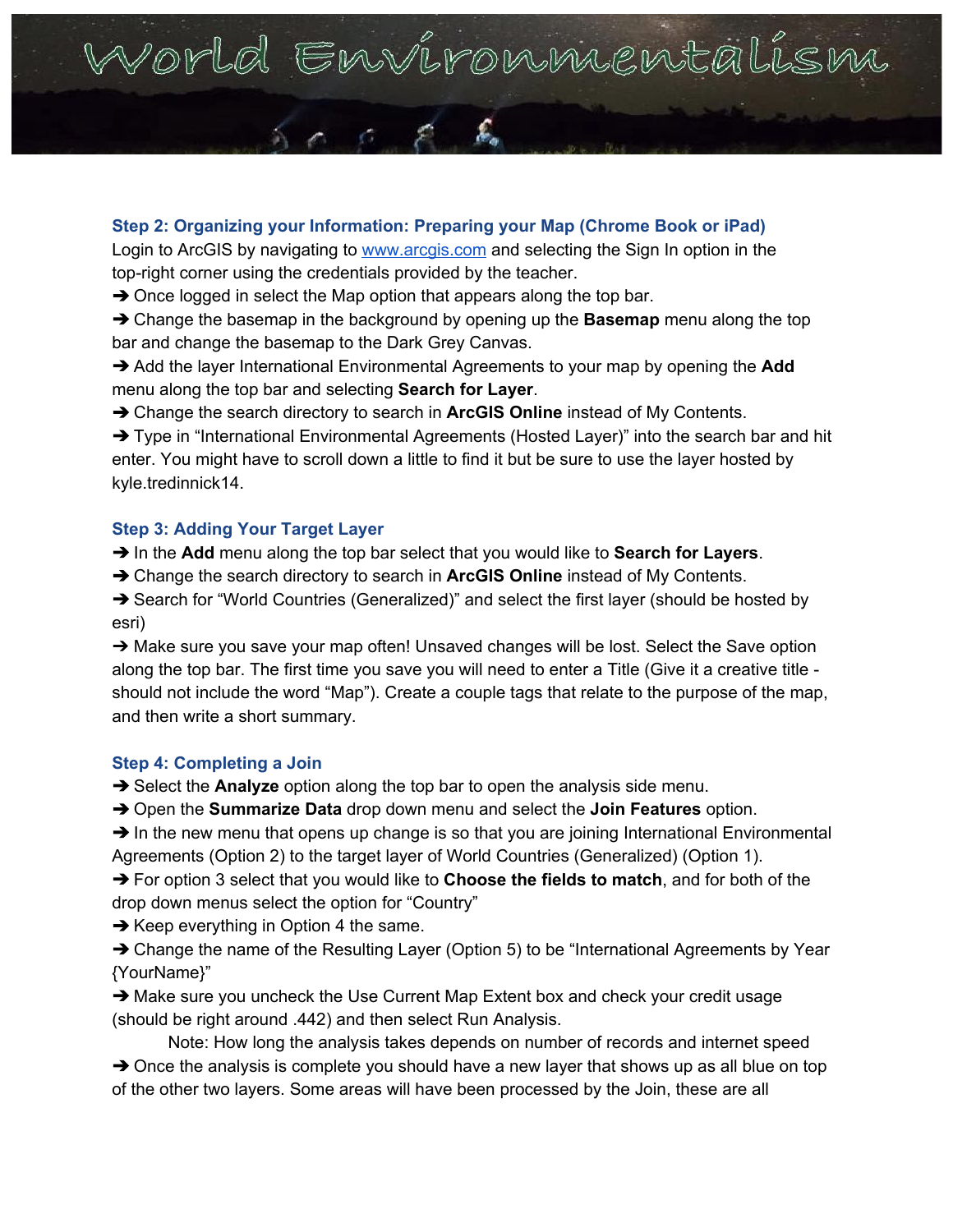

territories or regions of other countries. In the case of Ivory Coast the names did not match and so could not be added. Antarctica is not a country so could not be added.

#### **Step 5: Cleaning Up Your Map**

➔ Select the Details option along the top bar to open a new side menu and then select the Content option. Deselect all the boxes except your new layer.

→ Try clicking on some of the new shapes for countries and seeing what information is included in the pop-up boxes.

→ In the **Content** menu hover your mouse over your International Agreements by Year layer and select the symbol with three brightly colored shapes to open the **Change Style** menu.

**→ Change which attribute to show in option one by selecting one of the Climate Agreements in** the dropdown menu

➔ When you select a new attribute to show you will want to use a **Types (Unique Symbol)** display of the data. You can click on the **Options** to change the organization and coloration of the data.

→ Take some time to investigate some of the information in the layers and start thinking up your geographic questions for the Thought Question section.

**→** Save your map again to ensure you don't lose any progress!

#### **Step 6: Share Your Map**

→ Once you have completed all of the steps, save your map again and then Share your map by selecting the option along the top bar. Select to share the map public. The link at the bottom can be copied and pasted to share the map and anyone will be able to see it without having to login. Once complete click Done to close the share menu

→ Save the link somewhere where you will access it again, you will submit a link to your map as part of the assignment.